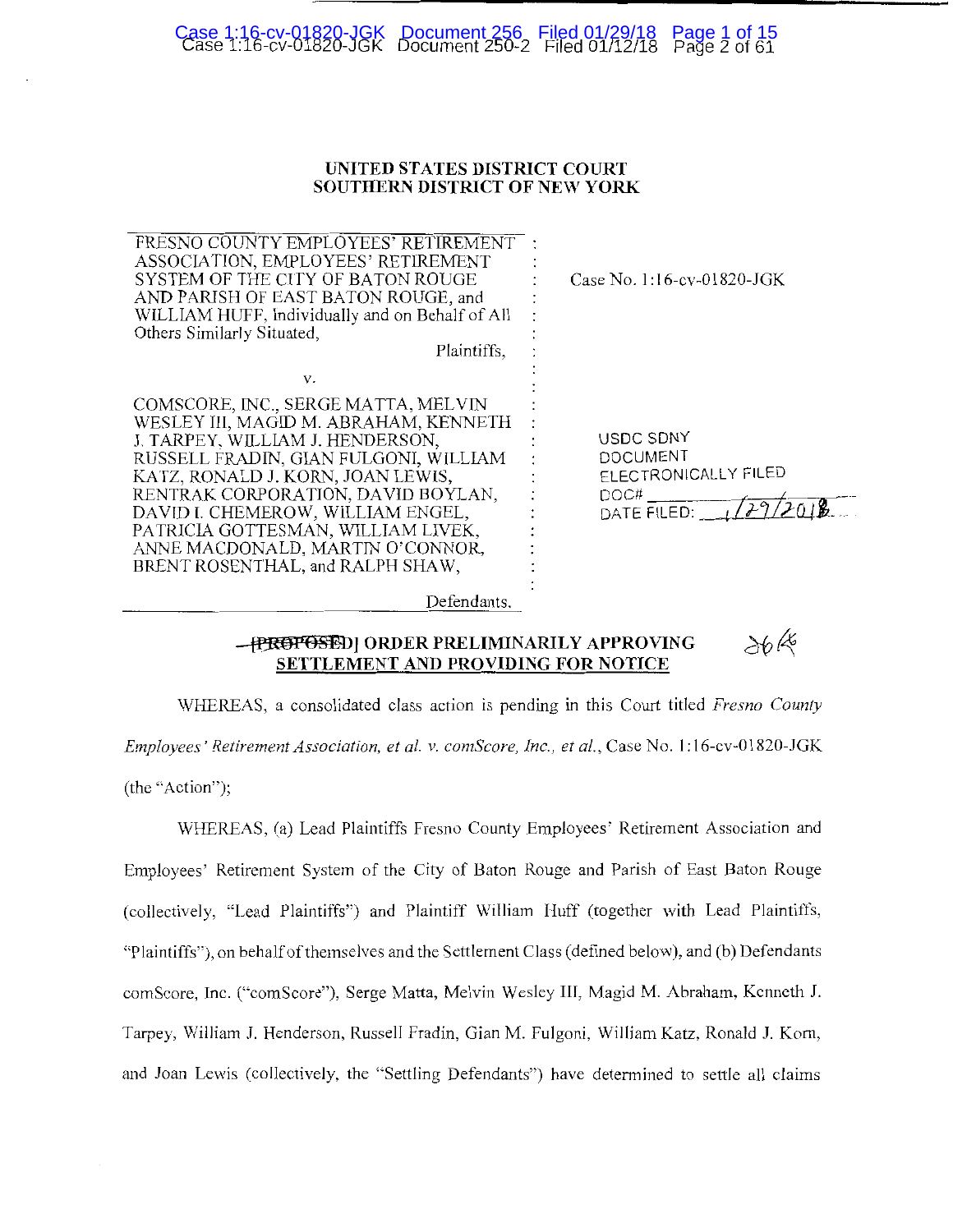# Case 1:16-cv-01820-JGK Document 250-2 Filed 01112/18 Page 3 of 61 Case 1:16-cv-01820-JGK Document 256 Filed 01/29/18 Page 2 of 15

asserted against the Settling Defendants in this Action with prejudice on the terms and conditions set forth in the Stipulation and Agreement of Settlement dated December 28, 2017 (the "Stipulation"), subject to approval of this Court (the "Settlement");

WHEREAS, Lead Plaintiffs have made a motion, pursuant to Rule 23 of the Federal Rules of Civil Procedure, for an order preliminarily approving the Settlement in accordance with the Stipulation, certifying the Settlement Class, and allowing notice to Settlement Class Members, as more fully described herein;

WHEREAS, the Court has read and considered: (a) Lead Plaintiffs' motion for preliminary approval of the Settlement, and the papers filed and arguments made in connection therewith; and (b) the Stipulation and the exhibits attached thereto; and

WHEREAS, unless otherwise defined herein, all capitalized words contained herein shall have the same meanings as they have in the Stipulation;

NOW THEREFORE, IT IS HEREBY ORDERED:

1. **Settlement Class Certification** – Pursuant to Rule 23(a) and (b)(3) of the Federal Rules of Civil Procedure, the Court certifies a Settlement Class, defined as a class consisting of all persons or entities who or which (i) purchased or otherwise acquired comScore common stock during the period from February 11, 2014 through November 23, 2016, inclusive; (ii) held the common stock of Rentrak Corporation ("Rentrak") as of December 10, 2015 and were entitled to vote on the Merger between comScore and Rentrak consummated on January 29, 2016; or (iii) acquired shares of comScore common stock issued pursuant lo the Registration Statement on Form S-4 filed with the SEC on October 30, 2015 and subsequently amended (the "Registration Statement"), and who were damaged thereby. Excluded from the Settlement Class are Defendants; the otricers and directors of comScore and Rentrak during the Settlement Class Period; members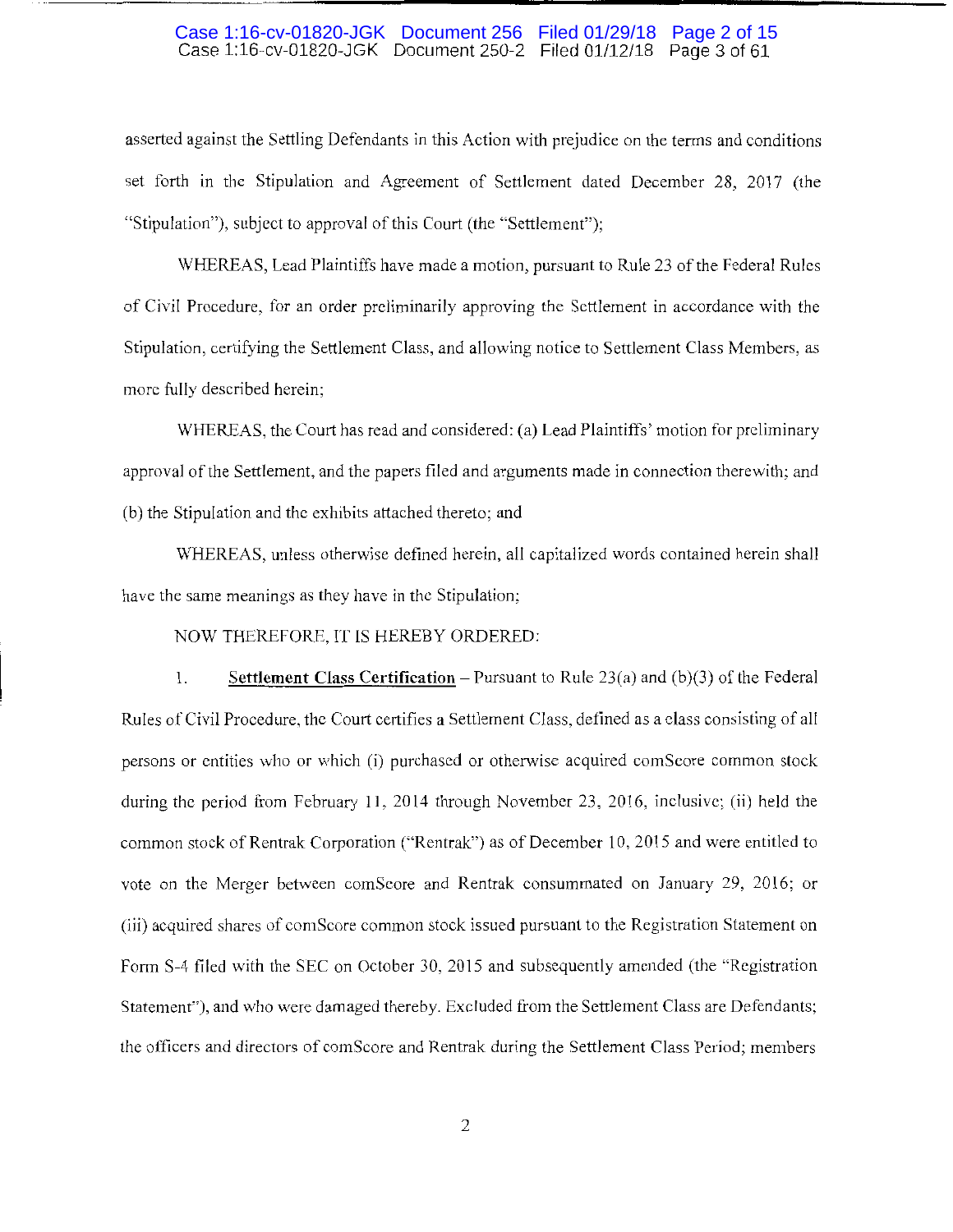#### Case 1:16-cv-01820-JGK Document 250-2 Filed 01/12/18 Page 4 of 61 Case 1:16-cv-01820-JGK Document 256 Filed 01/29/18 Page 3 of 15

of the Immediate Families of any such excluded person; any entity in which any excluded person or entity has, or had during the Settlement Class Period, a controlling interest (including, without limitation, any excluded entity's subsidiaries); and the legal representatives, heirs, successors, and assigns of any excluded person or entity. Also excluded from the Settlement Class are any persons or entities who or which exclude themselves by submitting a request for exclusion that is accepted by the Court, if any.

2. **Settlement Class Findings** – The Court finds that each element required for certification of the Settlement Class pursuant to Rule 23 of the Federal Rules of Civil Procedure has been met: (a) the members of the Settlement Class are so numerous that their joinder in the Action would be impracticable; (b) there are questions of law and fact common to the Settlement Class which predominate over any individual questions; (c) the claims of Lead Plaintiffs in the Action are typical of the claims of the Settlement Class; (d) Lead Plaintiffs and Lead Counsel have and will fairly and adequately represent and protect the interests of the Settlement Class; and (e) a class action is superior to other available methods for the fair and efficient adjudication of the Action.

3. The Court hereby finds and concludes that pursuant to Rule 23 of the Federal Rules of Civil Procedure, Plaintiffs Fresno County Employees' Retirement Association, Employees' Retirement System of the City of Baton Rouge and Parish of East Baton Rouge, and William Huff are adequate class representatives and certifies them as Class Representatives for the Settlement Class. The Court also appoints Lead Counsel as Class Counsel for the Settlement Class, pursuant to Rule 23(g) of the Federal Rules of Civil Procedure.

4. **Preliminary Approval of the Settlement** – The Court hereby preliminarily approves the Settlement, as embodied in the Stipulation, as being fair, reasonable, and adequate to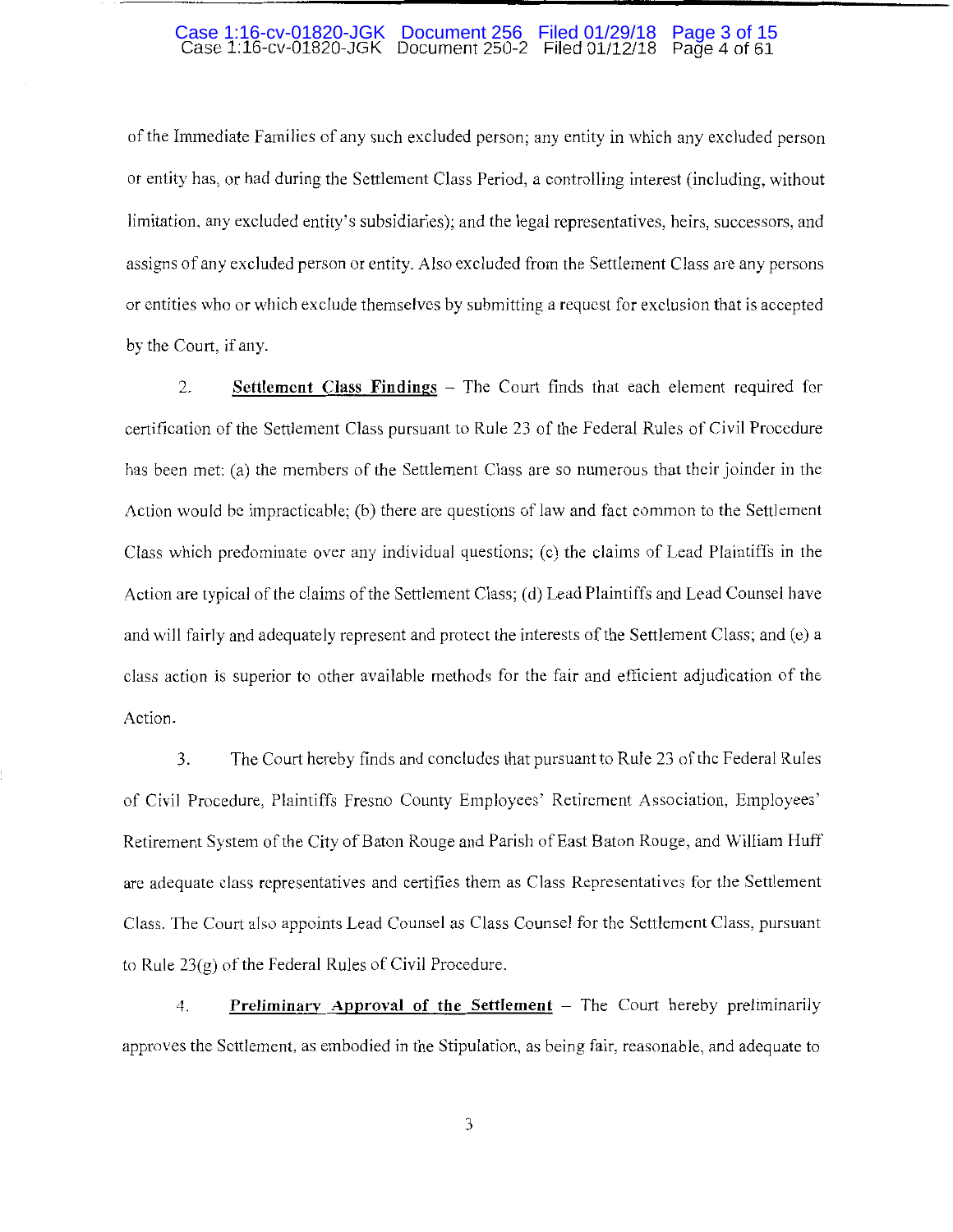# Case 1:16-cv-01820-JGK Document 250-2 Filed 01/12/18 Page 5 of 61 Case 1:16-cv-01820-JGK Document 256 Filed 01/29/18 Page 4 of 15

the Settlement Class, subject to further consideration at the Settlement Hearing to be conducted as described below.

 $361$ 

5. **Settlement Hearing** – The Court will hold a settlement hearing (the "Settlement" Hearing") on  $\overline{M}$  *n* 2018 at  $\frac{1}{4}$ :  $\frac{30}{4}$  m. in Courtroom 12B of the United States District Court for the Southern District of New Yark, Daniel Patrick Moynihan United States Courthouse, 500 Pearl St., New York, NY 10007-1312, for the following purposes: (a) to determine whether the proposed Settlement on the terms and conditions provided for in the Stipulation is fair, reasonable, and adequate to the Settlement Class, and should be approved by the Court; (b) to determine whether a Judgment substantially in the form attached as Exhibit B to the Stipulation should be entered dismissing the Action with prejudice against the Settling Defendants; (c) to determine whether the terms and conditions of the issuance of the Settlement Shares, which shares may be issued pursuant to the exemption from registration requirements under Section  $3(a)(10)$  of the Securities Act of 1933, 15 U.S.C.  $\S$  77 $c$ (a)(10), as amended (the "Securities Act"), are fair to all persons and entities to whom the shares will be issued; (d) to determine whether the proposed Plan of Allocation for the proceeds of the Settlement is fair and reasonable and should be approved; (e) to determine whether the motion by Lead Counsel for an award of attorneys' fees and reimbursement of Litigation Expenses should be approved; and (f) to consider any other matters that may be properly brought before the Court in connection with the Settlement. Notice of the Settlement and the Settlement Hearing shall be given to Settlement Class Members as set forth in paragraph 7 of this Order.

6. The Court may adjourn the Settlement Hearing without further notice to the Settlement Class, and may approve the proposed Settlement with such modifications as the Settling Parties may agree to, if appropriate, without further notice to the Settlement Class.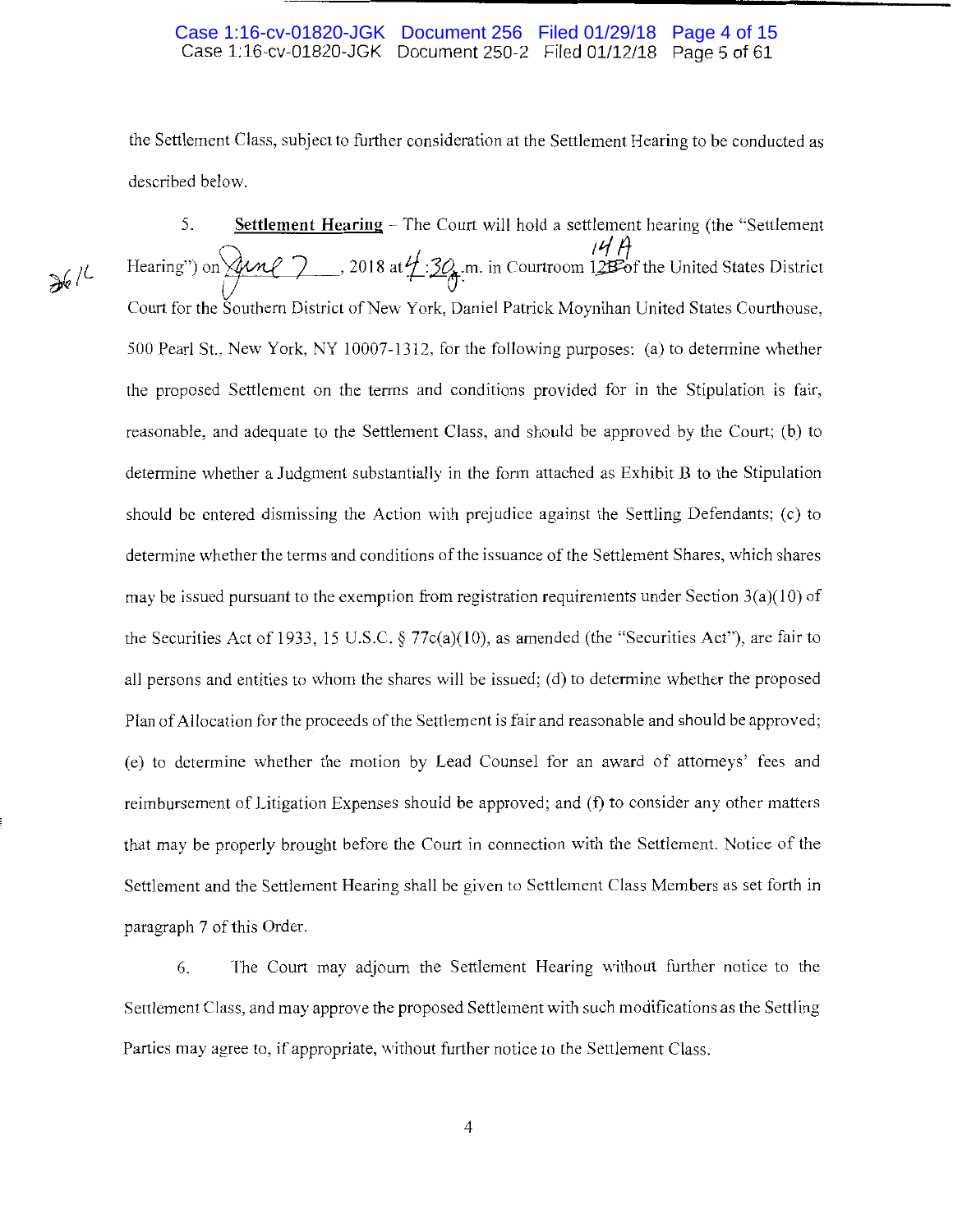#### Case 1:16-cv-01820-JGK Document 250-2 Filed 01/12/18 Page 6 of 61 Case 1:16-cv-01820-JGK Document 256 Filed 01/29/18 Page 5 of 15

7. **Retention of Claims Administrator and Manner of Giving Notice** - Lead Counsel is hereby authorized to retain JND Legal Administration (the "Claims Administrator") to supervise and administer the notice procedure in connection with the proposed Settlement as well as the processing of Claims as more fully set forth below. Notice of the Settlement and the Settlement Hearing shall be given by Lead Counsel as follows:

(a) within five (5) business days of the date of entry of this Order, com Score shall provide or cause to be provided to the Claims Administrator (at no cost to the Settlement Fund, Plaintiffs' Counsel, or the Claims Administrator) comScore's and its transfer agent's records concerning the identities and last known addresses of Settlement Class Members, in electronic form, which information the Claims Administrator and Plaintiffs' Counsel shall treat and maintain as confidential;

(b) not later than twenty (20) business days after the date of entry of this Order (the "Notice Date"), the Claims Administrator shall cause a copy of the Notice and the Claim Form, substantially in the forms attached hereto as Exhibits 1 and 2, respectively (the "Notice Packet"), to be mailed by first-class mail to potential Settlement Class Members at the addresses set forth in the records which comScore provided or caused to be provided to the Claims Administrator, or who otherwise may be identified through further reasonable effort;

(c) contemporaneously with the mailing of the Notice Packet, the Claims Administrator shall cause copies of the Notice and the Claim Fonn to be posted on a website to be developed for the Settlement, from which copies of the Notice and Claim Fonn can be downloaded;

(d) not later than ten (10) business days after the Notice Date, the Claims Administrator shall cause the Summary Notice, substantially in the form attached hereto as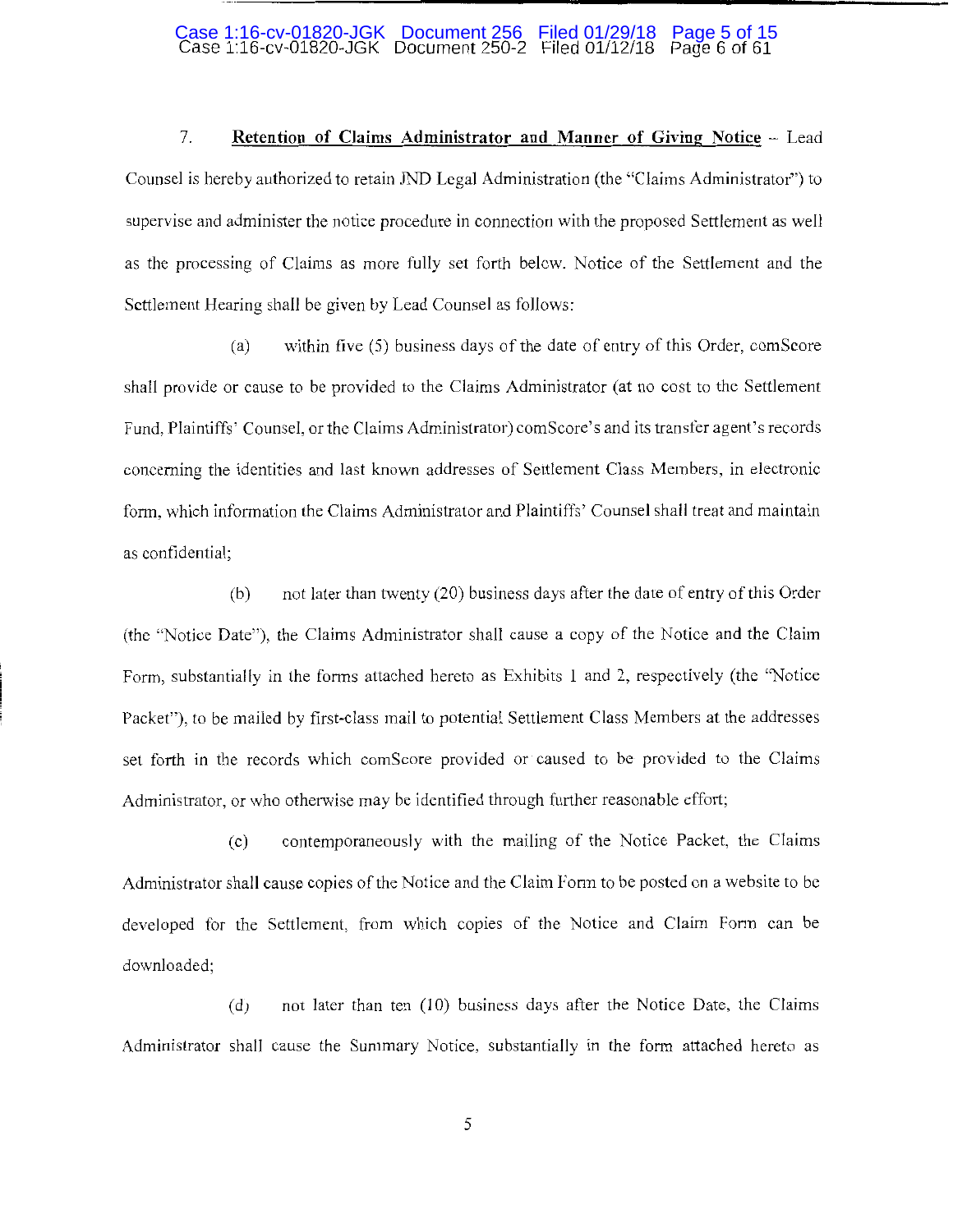Exhibit 3, to be published once in *Investor's Business Daily* and to be transmitted once over the *PR Newswire;* and

( e) not later than seven (7) calendar days prior to the Settlement Hearing, Lead Counsel shall file with the Court proof, by affidavit or declaration, of such mailing and publication.

8. **Approval of Form and Content of Notices** - The Court (a) approves, as to form and content, the Notice (Exhibit **1** hereto), the Claim Form (Exhibit 2 hereto), and the Summary Notice (Exhibit 3 hereto), and (b) finds that the mailing and distribution of the Notice and Claim Form and the publication of the Summary Notice in the manner and form set forth in paragraph 7 of this Order (i) is the best notice practicable under the circumstances; (ii) constitutes notice that is reasonably calculated, under the circumstances, to apprise Settlement Class Members of the pendency of the Action, of the effect of the proposed Settlement (including the Releases to be provided thereunder), of Lead Counsel's motion for an award of attorneys' fees and reimbursement of Litigation Expenses, of their right to object to the Settlement, the Plan of Allocation, and/or Lead Counsel's motion for attorneys' fees and reimbursement of Litigation Expenses, of their right to exclude themselves from the Settlement Class, and of their right to appear at the Settlement Hearing; (iii) constitutes due, adequate, and sufficient notice to all persons and entities entitled to receive notice of the proposed Settlement; and (iv) satisfies the requirements of Rule 23 of the Federal Rules of Civil Procedure, the United States Constitution (including the Due Process Clause), the Private Securities Litigation Reform Act of 1995, 15 U.S.C. §§ 77z-1, 78u-4, as amended, and all other applicable law and rules. The date and time of the Settlement Hearing shall be included in the Notice and Summary Notice before they are mailed, posted, and published, respectively.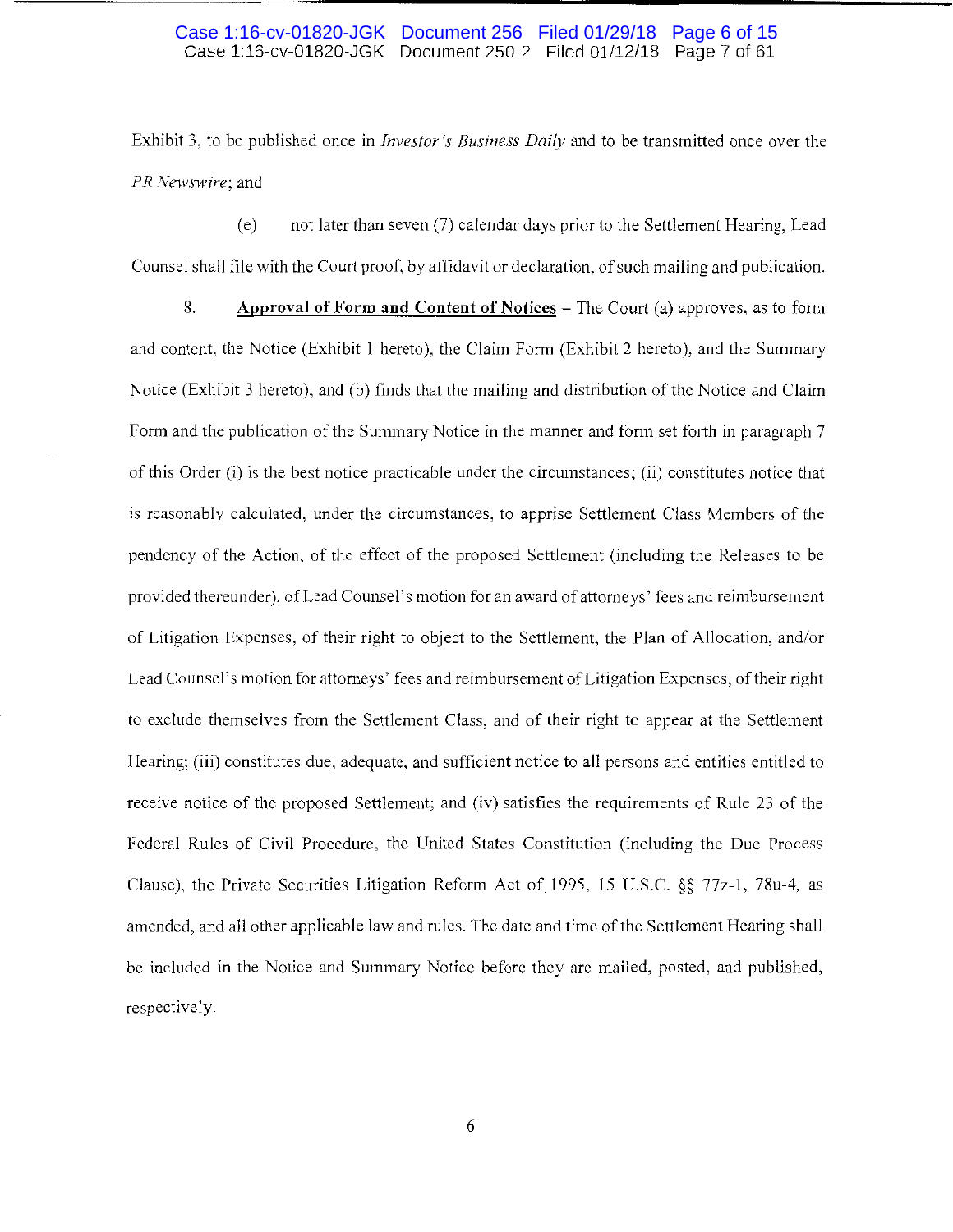#### Case 1:16-cv-01820-JGK Document 250-2 Filed 01/12/18 Page 8 of 61 Case 1:16-cv-01820-JGK Document 256 Filed 01/29/18 Page 7 of 15

9. **Nominee Procedures-** Brokers and other nominees who, for the benefit ofanother person or entity, purchased or otherwise acquired comScorc common stock during the Settlement Class Period (including any shares of comScore common stock acquired as a result of the Merger between comScore and Rentrak consummated on January 29, 2016) shall (a) within seven (7) calendar days of receipt of the Notice request from the Claims Administrator sufficient copies of the Notice Packet to forward to all such beneficial owners and within seven (7) calendar days of receipt of those Notice Packets forward them to all such beneficial owners; or (b) within seven (7) calendar days of receipt of the Notice, send a list of the names and addresses of all such beneficial owners to the Claims Administrator in which event the Claims Administrator shall promptly mail the Notice Packet to such beneficial owners. Upon full compliance with this Order, such nominees may seek reimbursement of their reasonable expenses actually incmred in complying with this Order by providing the Claims Administrator with proper documentation supporting the expenses for which reimbursement is sought. Such properly documented expenses incurred by nominees in compliance with the tenns of this Order shall be paid from the Settlement Fund, with any disputes as to the reasonableness or documentation of expenses incurred subject to review by the Court.

10. **Participation in the Settlement** – Settlement Class Members who wish to participate in the Settlement and to be potentially eligible to receive a distribution from the Net Settlement Fund must complete and submit a Claim Form in accordance with the instructions contained therein. Unless the Court orders otherwise, all Claim Forms must be postmarked no later than one hundred twenty (120) calendar days after the date of entry of this Order. Notwithstanding the foregoing, Lead Counsel may, at its discretion, accept for processing late Claims provided such acceptance does not delay the distribution of the Net Settlement Fund to the Settlement Class. By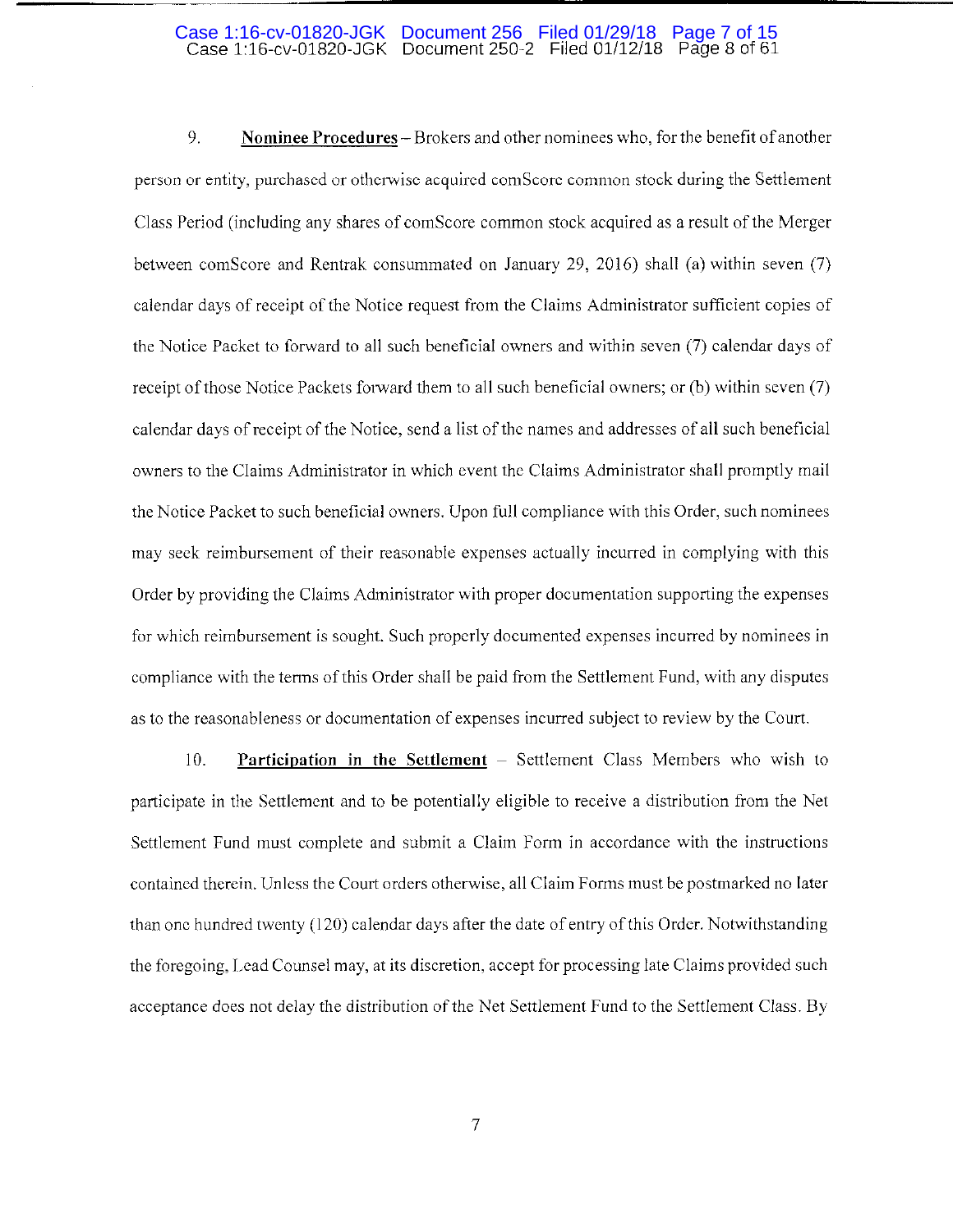# Case 1:16-cv-01820-JGK Document 250-2 Filed 01/12/18 Page 9 of 61 Case 1:16-cv-01820-JGK Document 256 Filed 01/29/18 Page 8 of 15

submitting a Claim, a person or entity shall be deemed to have submitted to the jurisdiction of the Court with respect to his, her, or its Claim and the subject matter of the Settlement.

11. Each Claim Form submitted must satisfy the following conditions: (a) it must be properly completed, signed, and submitted in a timely manner in accordance with the provisions of the preceding paragraph; (b) it must be accompanied by adequate supporting documentation for the transactions and holdings reported therein, in the f01m of broker confirmation slips, broker account statements, an authorized statement from the broker containing the transactional and holding information found in a broker confirmation slip or account statement, or such other documentation as is deemed adequate by Lead Counsel or the Claims Administrator; (c) if the person executing the Claim Form is acting in a representative capacity, a certification of his, her or its current authority to act on behalf of the Settlement Class Member must be included in the Claim Form to the satisfaction of Lead Counsel or the Claims Administrator; and (d) the Claim Form must be complete and contain no material deletions or modifications of any of the printed matter contained therein, and must be signed under penalty of perjury.

12. Any Settlement Class Member who or which does not timely and validly submit a Claim Form or whose Claim is not otherwise approved by the Court: (a) shall be deemed to have waived his, her, or its right to share in the Net Settlement Fund; (b) shall be forever barred from participating in any distributions therefrom; (c) shall be bound by the provisions of the Stipulation and the Settlement and all proceedings, detenninations, orders, and judgments in the Action relating thereto, including, without limitation, the Judgment and the Releases provided for therein, whether favorable or unfavorable to the Settlement Class; and (d) will be barred from commencing, maintaining, or prosecuting any of the Released Plaintiffs' Claims against each and all of the Settling Defendants' Released Parties, as more fully described in the Stipulation and the Notice.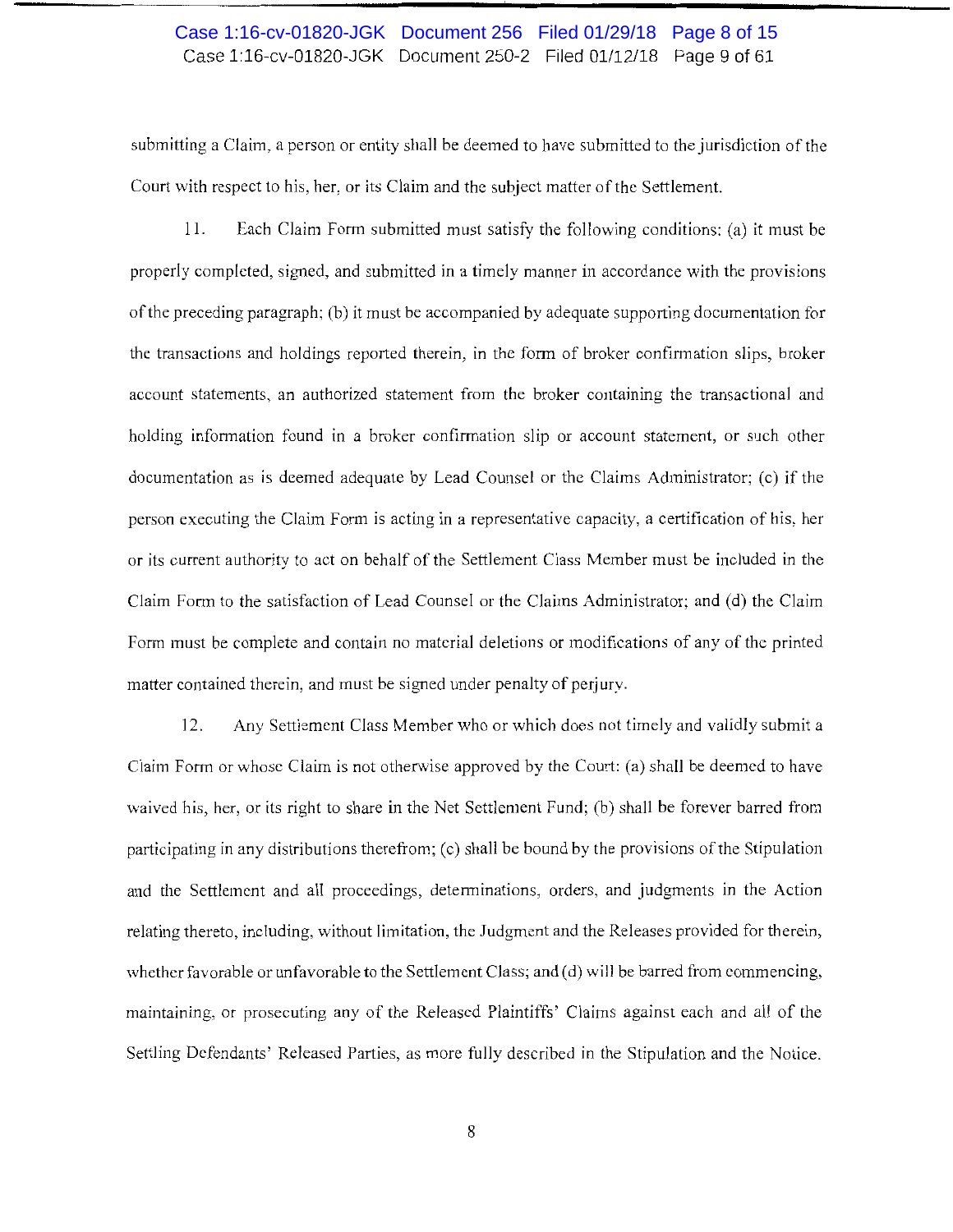#### Case 1:16-cv-01820-JGK Document 250-2 Filed 01/12/18 Page 10 of 61 Case 1:16-cv-01820-JGK Document 256 Filed 01/29/18 Page 9 of 15

---------------------------------------------

Notwithstanding the foregoing, late Claim Forms may be accepted for processing as set forth in paragraph 10 above.

13. **Exclusion From the Settlement Class-Any** member of the Settlement Class who wishes to exclude himself, herself, or itself from the Settlement Class must request exclusion in writing within the time and in the manner set forth in the Notice, which shall provide that: (a) any such request for exclusion from the Settlement Class must be mailed or delivered such that it is received no later than twenty-one (21) calendar days prior to the Settlement Hearing, to: comScore Securities Litigation, c/o *IND* Legal Administration, **P.O.** Box 91346, Seattle, WA 9811 land (b) each request for exclusion must (i) state the name, address, and telephone number of the person or entity requesting exclusion, and in the case of entities, the name and telephone number of the appropriate contact person; (ii) state that such person or entity "requests exclusion from the Settlement Class in *Fresno County Employees' Retirement Association, et al. v. comScore, Inc., et al.,* Case No. 1:16-cv-01820-JGK"; (iii) state the number of shares of comScore common stock that the person or entity requesting exclusion purchased/acquired and sold during the Settlement Class Period (including any shares of comScore common stock acquired as a result of the Merger between comScore and Rentrak consummated on January 29, 2016), as well as the dates and prices of each such purchase/acquisition and sale, and the number of shares of com Score common stock held at the beginning of the Settlement Class Period; and (iv) be signed by the person or entity requesting exclusion or an authorized representative. A request for exclusion shall not be effective unless it provides all the required information and is received within the time stated above, or is otherwise accepted by the Court.

14. Any person or entity who or which timely and validly requests exclusion in compliance with the terms stated in this Order and is excluded from the Settlement Class shall not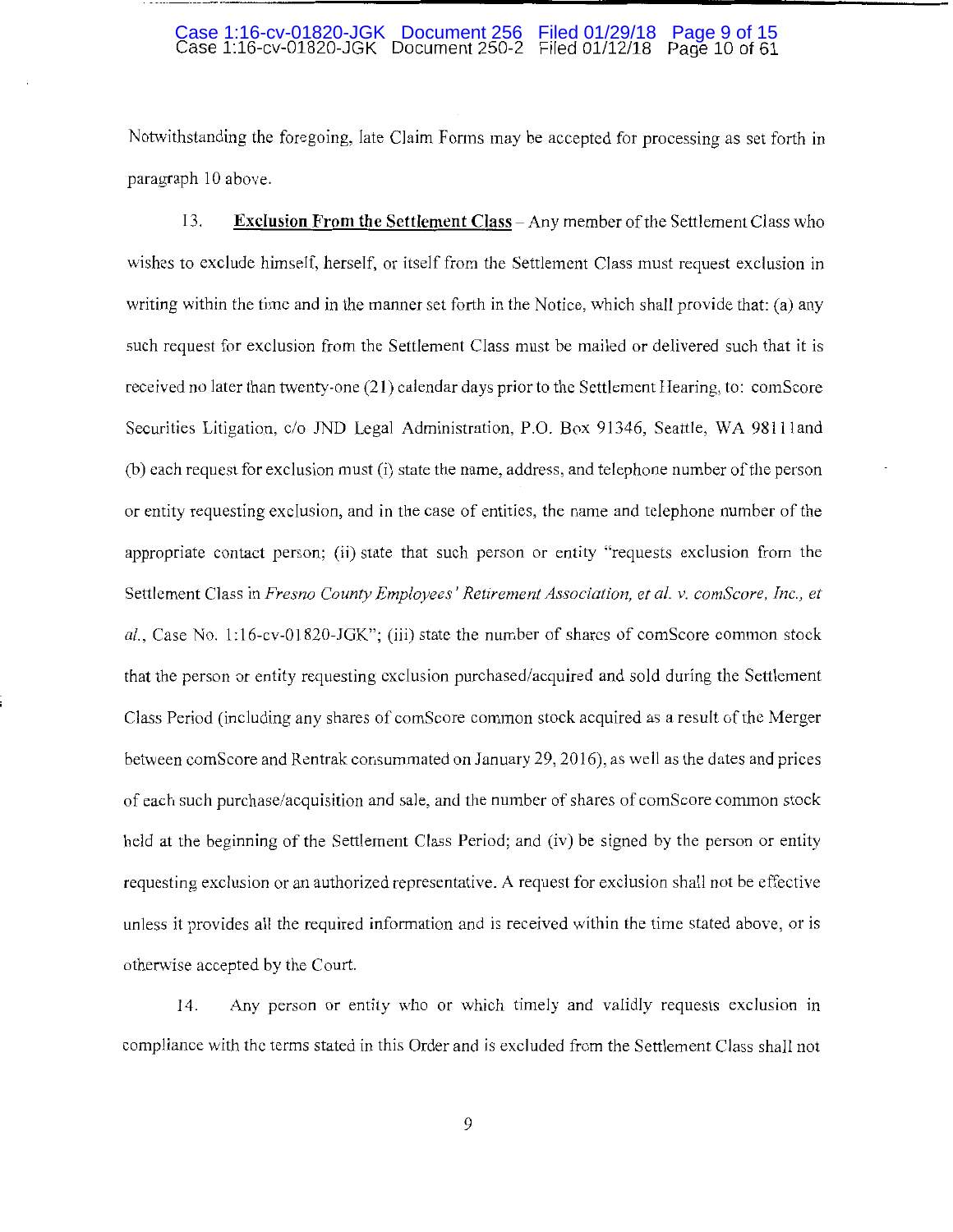### Case 1:16-cv-01820-JGK Document 250-2 Filed 01/12/18 Page 11 of 61 Case 1:16-cv-01820-JGK Document 256 Filed 01/29/18 Page 10 of 15

be a Settlement Class Member, shall not be bound by the terms of the Settlement or any orders or judgments in the Action, and shall not receive any payment out of the Net Settlement Fund.

15. Any Settlement Class Member who does not timely and validly request exclusion from the Settlement Class in the manner stated in this Order: (a) shall be deemed to have waived his, her, or its right to be excluded from the Settlement Class; (b) shall be forever barred from requesting exclusion from the Settlement Class in this or any other proceeding; (c) shall be bound by the provisions ofthe Stipulation and Settlement and all proceedings, determinations, orders and judgments in the Action, including, but not limited to, the Judgment and the Releases provided for therein, whether favorable or unfavorable to the Settlement Class; and (d) will be barred from commencing, maintaining, or prosecuting any of the Released Plaintiffs' Claims against any of the Settling Defendants' Released Parties, as more fully described in the Stipulation and Notice.

16. **Appearance and Objections at Settlement Hearing – Any Settlement Class** Member who does not request exclusion from the Settlement Class may enter an appearance in the Action, at his, her, or its own expense, individually or through counsel of his, her, or its own choice, by filing with the Clerk of Court and delivering a notice of appearance to representatives of both Lead Counsel and Representative Settling Defendants' Counsel, at the addresses set forth in paragraph 17 below, such that it is received no later than twenty-one (21) calendar days prior to the Settlement Hearing, or as the Court may otherwise direct. Any Settlement Class Member who does not enter an appearance will *be* represented by Lead Counsel.

17. Any Settlement Class Member who does not request exclusion from the Settlement Class may file a written objection to the proposed Settlement, the proposed Plan of Allocation, or Lead Counsel's motion for an award of attorneys' fees and reimbursement of Litigation Expenses, and appear and show cause, if he, she, or it has any cause, why the proposed Settlement, the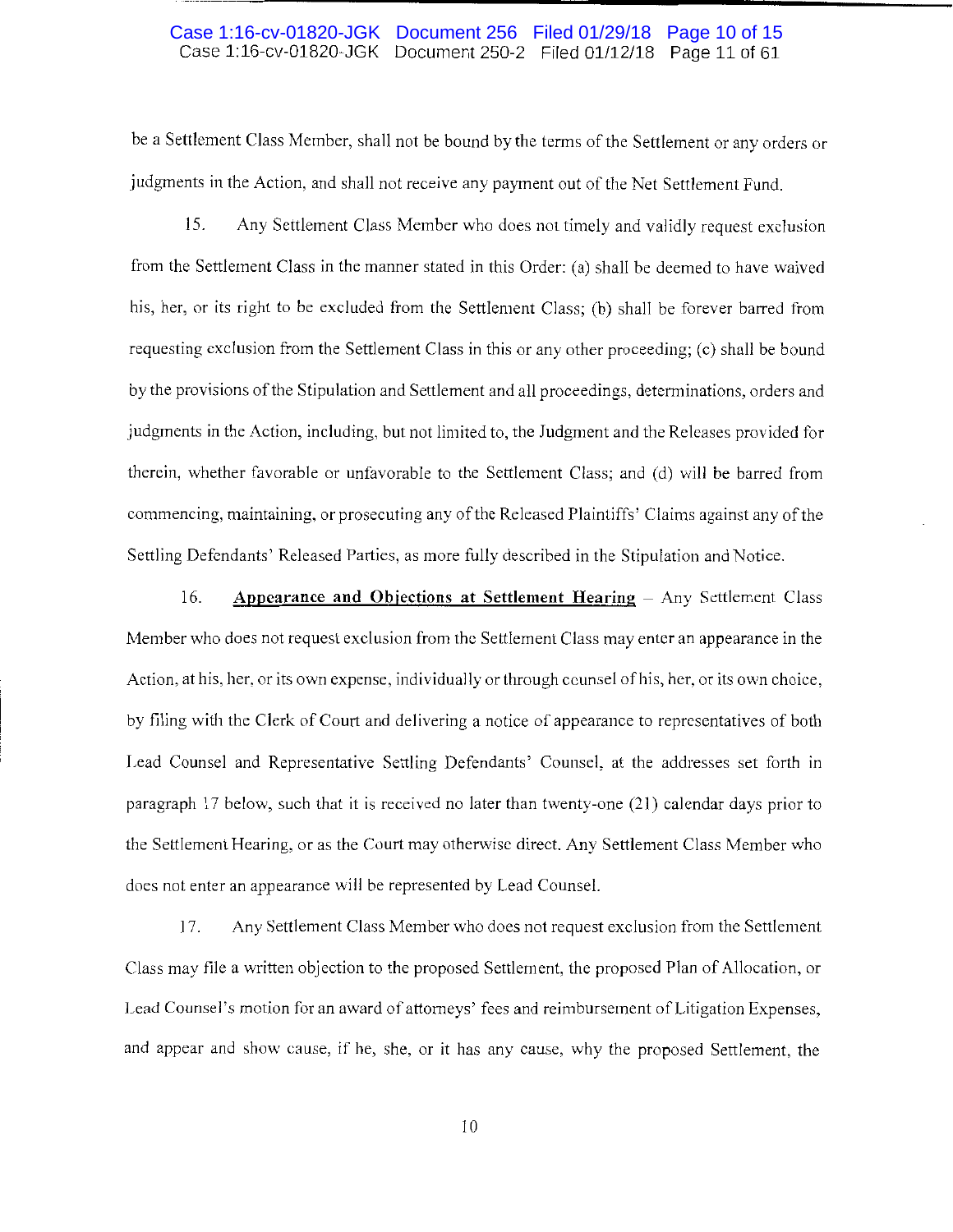# Case 1:16-cv-01820-JGK Document 250-2 Filed 01/12/18 Page 12 of 61 Case 1:16-cv-01820-JGK Document 256 Filed 01/29/18 Page 11 of 15

proposed Plan of Allocation or Lead Counsel's motion for attorneys' fees and reimbursement of Litigation Expenses should not be approved; *provided, however*, that no Settlement Class Member shall be heard or entitled to contest the approval of the terms and conditions of the proposed Settlement, the proposed Plan of Allocation, or the motion for attorneys' fees and reimbursement of Litigation Expenses unless that person or entity has filed a written objection with the Court and served copies of such objection on Lead Counsel and Representative Settling Defendants' Counsel at the addresses set forth below such that they are received no later than twenty-one (21) calendar days prior to the Settlement Hearing.

# **Lead Counsel**

Bernstein Litowitz Berger & Grossmann LLP John C. Browne, Esq. 1251 Avenue of the Americas New York, NY 10020

# **Representative Settling Defendants' Counsel**

Jones Day Robert Micheletto, Esq. 250 Vesey Street New York, NY 10281

18. Any objections, filings and other submissions by the objecting Settlement Class Member: (a) must state the name, address, and telephone number of the person or entity objecting and must be signed by the objector; (b) must contain a statement of the Settlement Class Member's objection or objections, and the specific reasons for each objection, including any legal and evidentiary support the Settlement Class Member wishes to bring to the Court's attention; and (c) must include documents sufficient to prove membership in the Settlement Class, including the number of shares of comScore common stock that the objecting Settlement Class Member purchased/acquired and sold during the Settlement Class Period (including any shares of comScore common stock acquired as a result of the Merger between comScore and Rentrak consummated on January 29, 2016), as well as the dates and prices of each such purchase/acquisition and sale, and the number of shares held at the beginning of the Settlement Class Period. Objectors who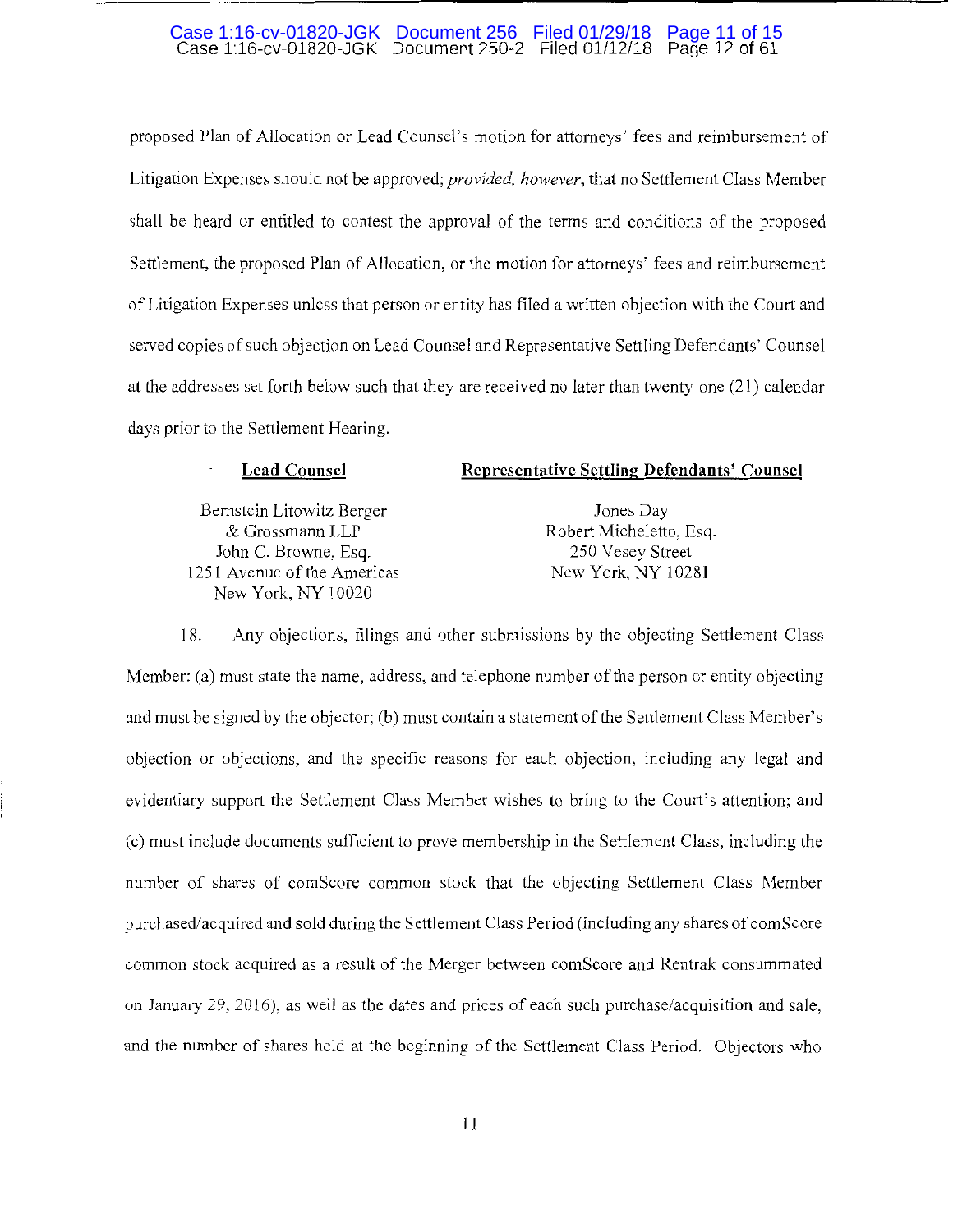# Case 1:16-cv-01820-JGK Document 250-2 Filed 01/12/18 Page 13 of 61 Case 1:16-cv-01820-JGK Document 256 Filed 01/29/18 Page 12 of 15

enter an appearance and desire to present evidence at the Settlement Hearing in support of their objection must include in their written objection or notice of appearance the identity of any witnesses they may call to testify and any exhibits they intend to introduce into evidence at the hearing.

19. Any Settlement Class Member who or which does not make his, her, or its objection in the manner provided herein shall be deemed to have waived his, her, or its right to object to any aspect of the proposed Settlement, the proposed Plan of Allocation, and Lead Counsel's motion for an award of attorneys' fees and reimbursement of Litigation Expenses and shall be forever barred and foreclosed from objecting to the fairness, reasonableness, or adequacy of the Settlement, the Plan of Allocation, or the requested attorneys' fees and Litigation Expenses, or from otherwise being heard concerning the Settlement, the Plan of Allocation, or the requested attorneys' fees and Litigation Expenses in this or any other proceeding.

20. **Stay-** Until otherwise ordered by the Court, the Court stays all proceedings in the Action other than proceedings necessary to carry out or enforce the terms and conditions of the Stipulation.

21. **Settlement Administration Fees and Expenses** - All reasonable costs incurred in identifying Settlement Class Members and notifying them of the Settlement as well as in administering the Settlement shall be paid as set forth in the Stipulation without further order of the Court. Notwithstanding the foregoing, prior to the Effective Date, such Notice and Administration Costs paid shall not exceed \$750,000 without further approval of the Court.

22. Settlement Fund - The contents of the Settlement Fund held by Valley National Bank (which the Court approves as the Escrow Agent) shall be deemed and considered to be *in*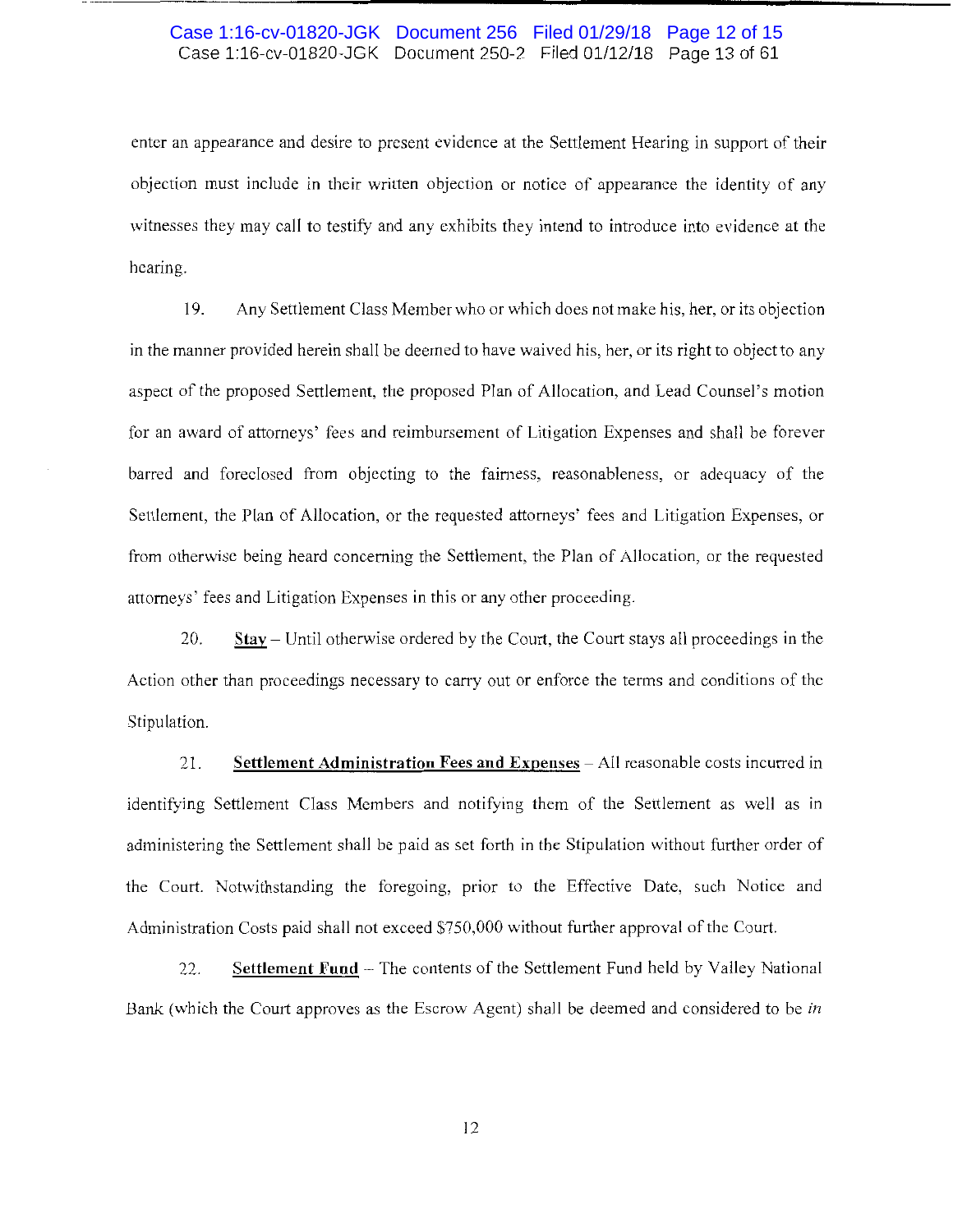#### Case 1:16-cv-01820-JGK Document 250-2 Filed 01112/18 Page 14 of 61 Case 1:16-cv-01820-JGK Document 256 Filed 01/29/18 Page 13 of 15

*custodia legis* of the Court, and shall remain subject to the jurisdiction of the Court, until such time as they shall be distributed pursuant to the Stipulation or further order(s) of the Court.

23. **Taxes** - Lead Counsel is authorized and directed to prepare any tax returns and any other tax reporting form for or in respect to the Settlement Fund, to pay from the Settlement Fund any Taxes owed with respect to the Settlement Fund, and to otherwise perform all obligations with respect to Taxes and any reporting or filings in respect thereof without further order of the Court in a manner consistent with the provisions of the Stipulation.

24. **Termination of Settlement** - If the Settlement is terminated as provided in the Stipulation, the Settlement is not approved, or the Effective Date of the Settlement otherwise fails to occur, this Order shall, upon motion, be vacated, rendered null and void, and be of no further force and effect, except as otherwise provided by the Stipulation, and this Order shall be without prejudice to the rights of Plaintiffs, the other Settlement Class Members, and the Settling Defendants, and the Settling Parties shall return to their respective positions in the Action as of September 10, 2017, as provided in the Stipulation.

25. **Use of this Order** - Neither this Order, the Term Sheet, the Stipulation (whether or not consummated), including the exhibits thereto and the Plan of Allocation contained in the Notice (or any other plan of allocation that may be approved by the Court), the Supplemental Agreement, the negotiations leading to the execution of the Term Sheet and the Stipulation, nor any proceedings taken under or in connection with the Term Sheet, the Stipulation, or approval of the Settlement (including any arguments proffered in connection with approval of the Settlement):

(a) may be (i) offered against any of the Settling Defendants' Released Parties as evidence of, or construed as, or deemed to be evidence of any presumption, concession, or admission by any of the Settling Defendants' Released Parties with respect to, (A) the truth of any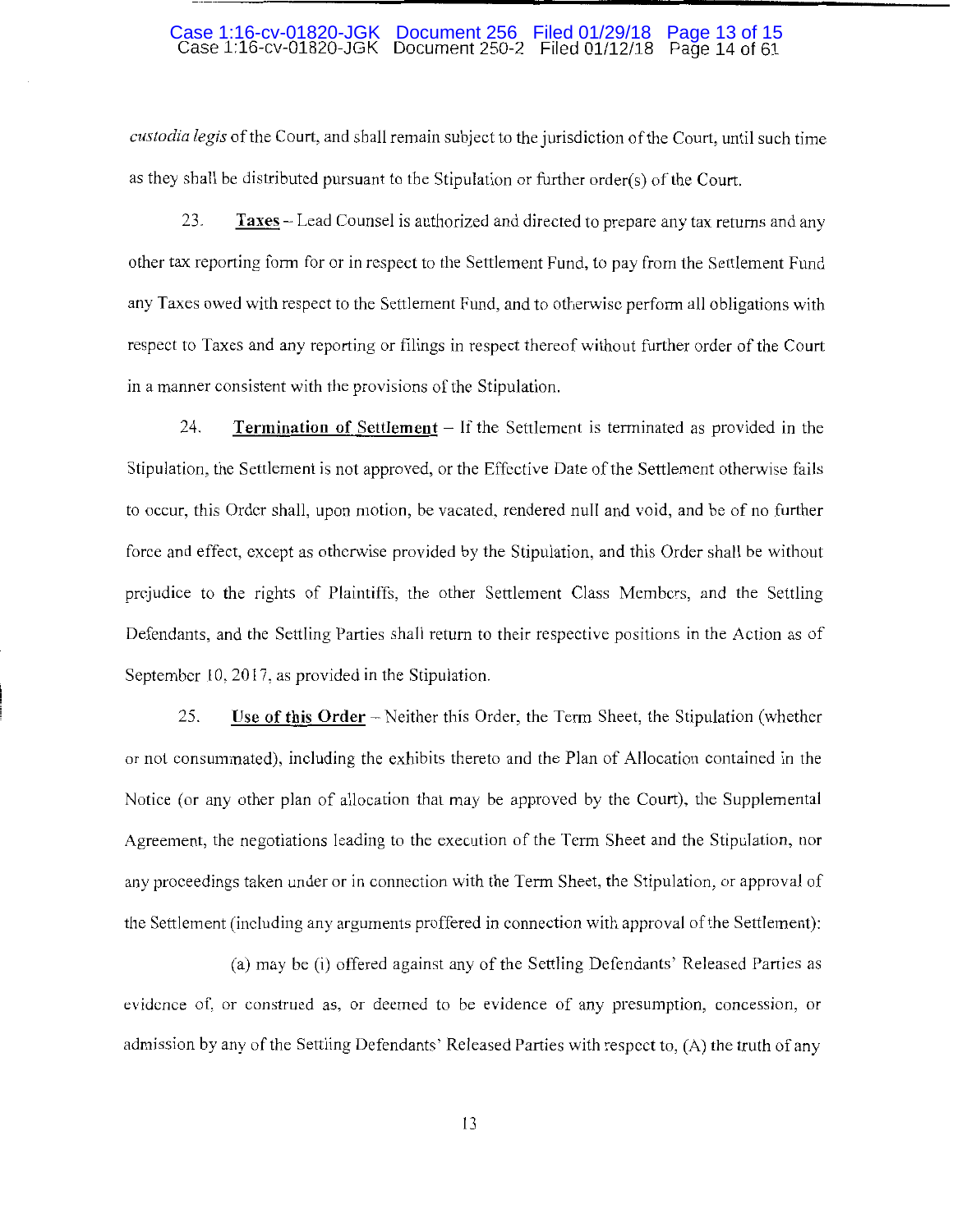# Case 1:16-cv-01820-JGK Document 250-2 Filed 01/12/18 Page 15 of 61 Case 1:16-cv-01820-JGK Document 256 Filed 01/29/18 Page 14 of 15

fact alleged by Plaintiffs; (B) the validity of any claim that was or could have been asserted in this Action or in any other litigation; (C) the deficiency of any defense that has been or could have been asserted in this Action or in any other litigation; or (D) any liability, negligence, fault, or other wrongdoing of any kind of any of the Settling Defendants' Released Parties; or (ii) in any way referred to for any other reason against any of the Settling Defendants' Released Parties, in any civil, criminal, or administrative action or proceeding (including any arbitration) other than any proceedings that may be necessary to effectuate the Stipulation or any of its provisions;

(b) may be (i) offered against any of the Plaintiffs' Released Parties as evidence of, or construed as, or deemed to be evidence of any presumption, concession, or admission by any of the Plaintiffs' Released Parties (A) that any of their claims are without merit, that any of the Settling Defendants' Released Parties have meritorious defenses, or that damages recoverable under the Second Amended Complaint would not have exceeded the Settlement Amount; or (B) with respect to any liability, negligence, fault or wrongdoing of any kind; or (ii) in any way referred to for any other reason as against any of the Plaintiffs' Released Parties, in any civil, criminal, or administrative action or proceeding (including any arbitration) other than any proceedings that may be necessary to effectuate the Stipulation or any of its provisions; or

( c) may be construed against any of the Released Parties as an admission, concession, or presumption that the consideration to be given under the Stipulation represents the amount that could be or would have been recovered after trial;

*except that* if the Stipulation is approved by the Court, then the Settling Parties and the Released Parties and their respective counsel may refer to it to effectuate the protections from liability granted under the Stipulation or otherwise to enforce the terms of the Stipulation.